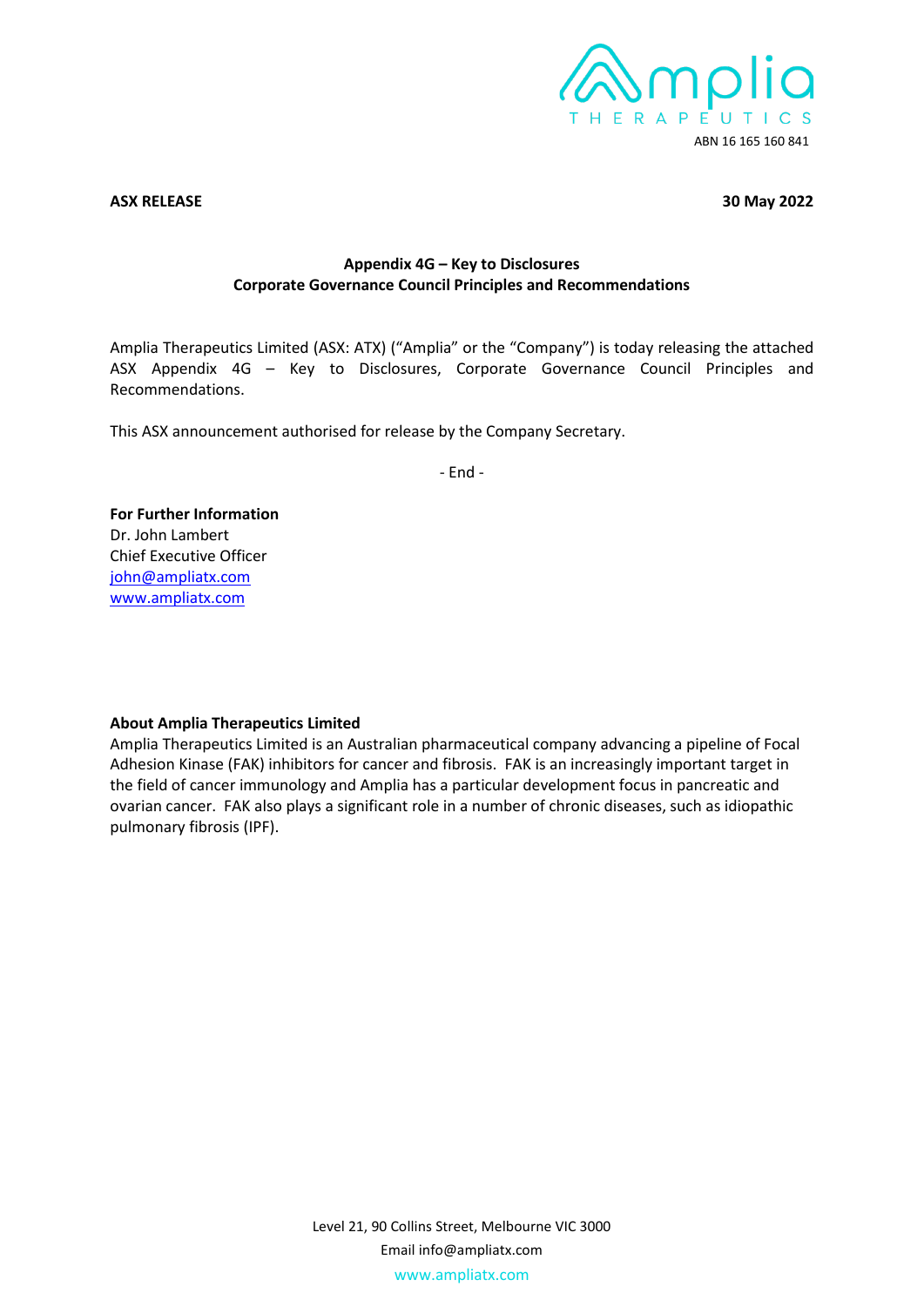*Rules 4.7.3 and 4.10.3[1](#page-1-0)*

# **Appendix 4G**

## **Key to Disclosures Corporate Governance Council Principles and Recommendations**

Introduced 01/07/14 Amended 02/11/15

**Name of entity**

## **AMPLIA THERAPEUTICS LIMITED**

16 165 160 841 31 March 2022

**ABN / ARBN Financial year ended:**

Our corporate governance statement<sup>[2](#page-1-1)</sup> for the above period above can be found at:<sup>[3](#page-1-2)</sup>

☐ These pages of our annual report:

 $x$  This URL on our website: <https://www.ampliatx.com/site/About-Us/corporate-governance>

The Corporate Governance Statement is accurate and up to date as at *[insert effective date of statement]* and has been approved by the board.

The annexure includes a key to where our corporate governance disclosures can be located.

Date: 30 May 2022

Name of Director or Secretary authorising lodgement: Andrew J. Cooke, Company Secretary

<span id="page-1-0"></span> $1$  Under Listing Rule 4.7.3, an entity must lodge with ASX a completed Appendix 4G at the same time as it lodges its annual report with ASX.

Listing Rule 4.10.3 requires an entity that is included in the official list as an ASX Listing to include in its annual report either a corporate governance statement that meets the requirements of that rule or the URL of the page on its website where such a statement is located. The corporate governance statement must disclose the extent to which the entity has followed the recommendations set by the ASX Corporate Governance Council during the reporting period. If the entity has not followed a recommendation for any part of the reporting period, its corporate governance statement must separately identify that recommendation and the period during which it was not followed and state its reasons for not following the recommendation and what (if any) alternative governance practices it adopted in lieu of the recommendation during that period.

Under Listing Rule 4.7.4, if an entity chooses to include its corporate governance statement on its website rather than in its annual report, it must lodge a copy of the corporate governance statement with ASX at the same time as it lodges its annual report with ASX. The corporate governance statement must be current as at the effective date specified in that statement for the purposes of rule 4.10.3.

<span id="page-1-1"></span> $2$  "Corporate governance statement" is defined in Listing Rule 19.12 to mean the statement referred to in Listing Rule 4.10.3 which discloses the extent to which an entity has followed the recommendations set by the ASX Corporate Governance Council during a particular reporting period.

<span id="page-1-2"></span> $3$  Mark whichever option is correct and then complete the page number(s) of the annual report, or the URL of the web page, where the entity's corporate governance statement can be found. You can, if you wish, delete the option which is not applicable.

Throughout this form, where you are given two or more options to select, you can, if you wish, delete any option which is not applicable and just retain the option that is applicable. If you select an option that includes "OR" at the end of the selection and you delete the other options, you can also, if you wish, delete the "OR" at the end of the selection.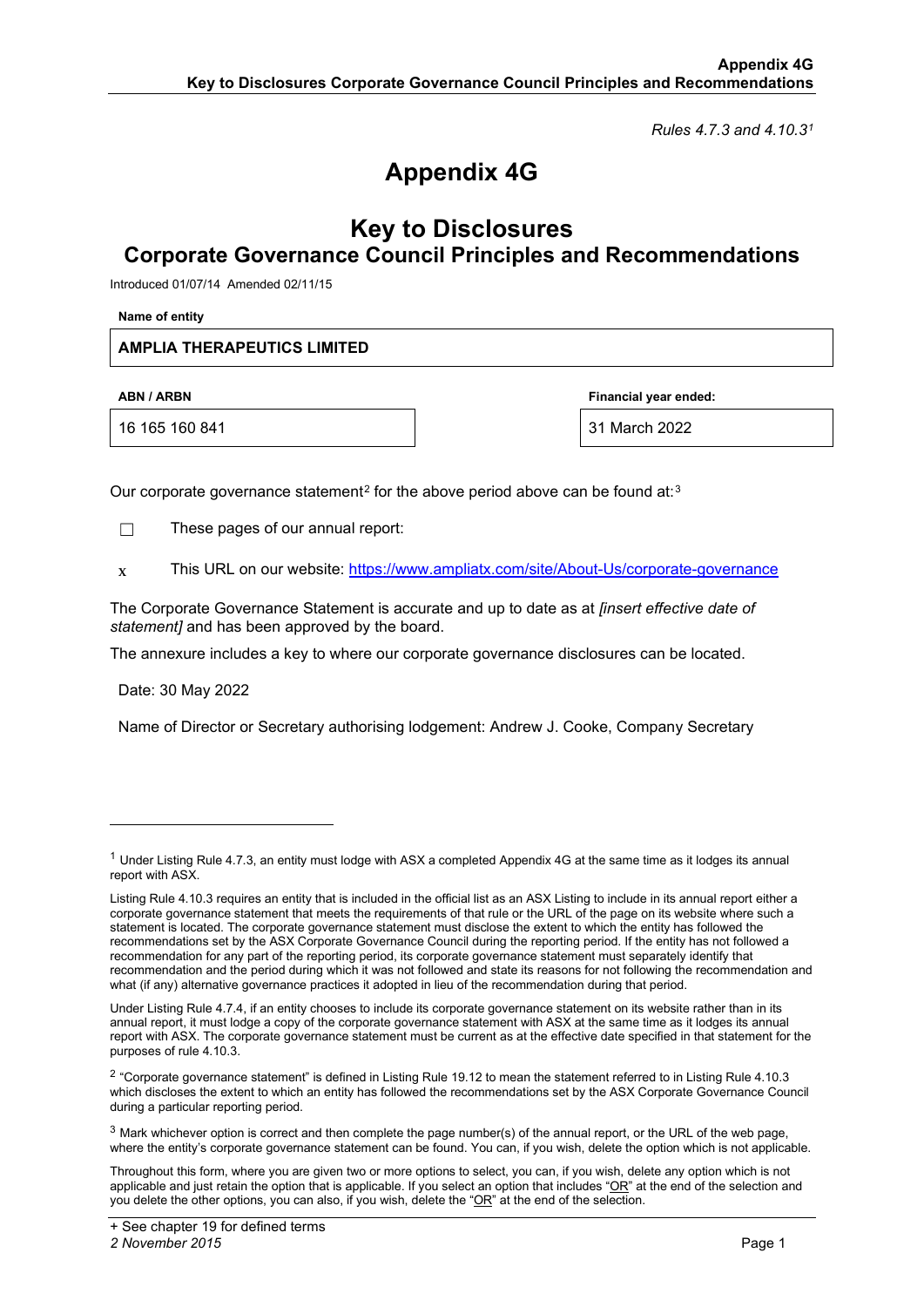## <span id="page-2-0"></span>**ANNEXURE – KEY TO CORPORATE GOVERNANCE DISCLOSURES**

| <b>Corporate Governance Council recommendation</b> |                                                                                                                                                                                                                                                                                                                                                         | We have followed the recommendation in full for the whole of the<br>period above. We have disclosed                                                                                                                                                                                                                                                      | We have NOT followed the recommendation in full for the whole<br>of the period above. We have disclosed <sup>4</sup>                                                              |  |
|----------------------------------------------------|---------------------------------------------------------------------------------------------------------------------------------------------------------------------------------------------------------------------------------------------------------------------------------------------------------------------------------------------------------|----------------------------------------------------------------------------------------------------------------------------------------------------------------------------------------------------------------------------------------------------------------------------------------------------------------------------------------------------------|-----------------------------------------------------------------------------------------------------------------------------------------------------------------------------------|--|
|                                                    | <b>PRINCIPLE 1 - LAY SOLID FOUNDATIONS FOR MANAGEMENT AND OVERSIGHT</b>                                                                                                                                                                                                                                                                                 |                                                                                                                                                                                                                                                                                                                                                          |                                                                                                                                                                                   |  |
| 1.1                                                | A listed entity should disclose:<br>the respective roles and responsibilities of its board and<br>(a)<br>management; and<br>those matters expressly reserved to the board and those<br>(b)<br>delegated to management.                                                                                                                                  | the fact that we follow this recommendation:<br>$\boxtimes$<br>in our Corporate Governance Statement OR<br>at linsert location<br>and information about the respective roles and responsibilities of<br>our board and management (including those matters expressly<br>reserved to the board and those delegated to management):<br>at [insert location] | an explanation why that is so in our Corporate Governance<br>Statement OR<br>we are an externally managed entity and this recommendation<br>is therefore not applicable           |  |
| 1.2                                                | A listed entity should:<br>undertake appropriate checks before appointing a person, or<br>(a)<br>putting forward to security holders a candidate for election,<br>as a director; and<br>provide security holders with all material information in its<br>(b)<br>possession relevant to a decision on whether or not to elect<br>or re-elect a director. | the fact that we follow this recommendation:<br>$\boxtimes$<br>in our Corporate Governance Statement OR<br>$\Box$<br>at [insert location]                                                                                                                                                                                                                | $\Box$<br>an explanation why that is so in our Corporate Governance<br>Statement OR<br>we are an externally managed entity and this recommendation<br>is therefore not applicable |  |
| 1.3                                                | A listed entity should have a written agreement with each director<br>and senior executive setting out the terms of their appointment.                                                                                                                                                                                                                  | the fact that we follow this recommendation:<br>$\boxtimes$<br>in our Corporate Governance Statement OR<br>at [insert location]                                                                                                                                                                                                                          | $\Box$<br>an explanation why that is so in our Corporate Governance<br>Statement OR<br>we are an externally managed entity and this recommendation<br>is therefore not applicable |  |
| 1.4                                                | The company secretary of a listed entity should be accountable<br>directly to the board, through the chair, on all matters to do with the<br>proper functioning of the board.                                                                                                                                                                           | the fact that we follow this recommendation:<br>$\boxtimes$<br>in our Corporate Governance Statement OR<br>at [insert location]                                                                                                                                                                                                                          | an explanation why that is so in our Corporate Governance<br>Statement OR<br>we are an externally managed entity and this recommendation<br>is therefore not applicable           |  |

<sup>4</sup> If you have followed all of the Council's recommendations in full for the whole of the period above, you can, if you wish, delete this column from the form and re-format it.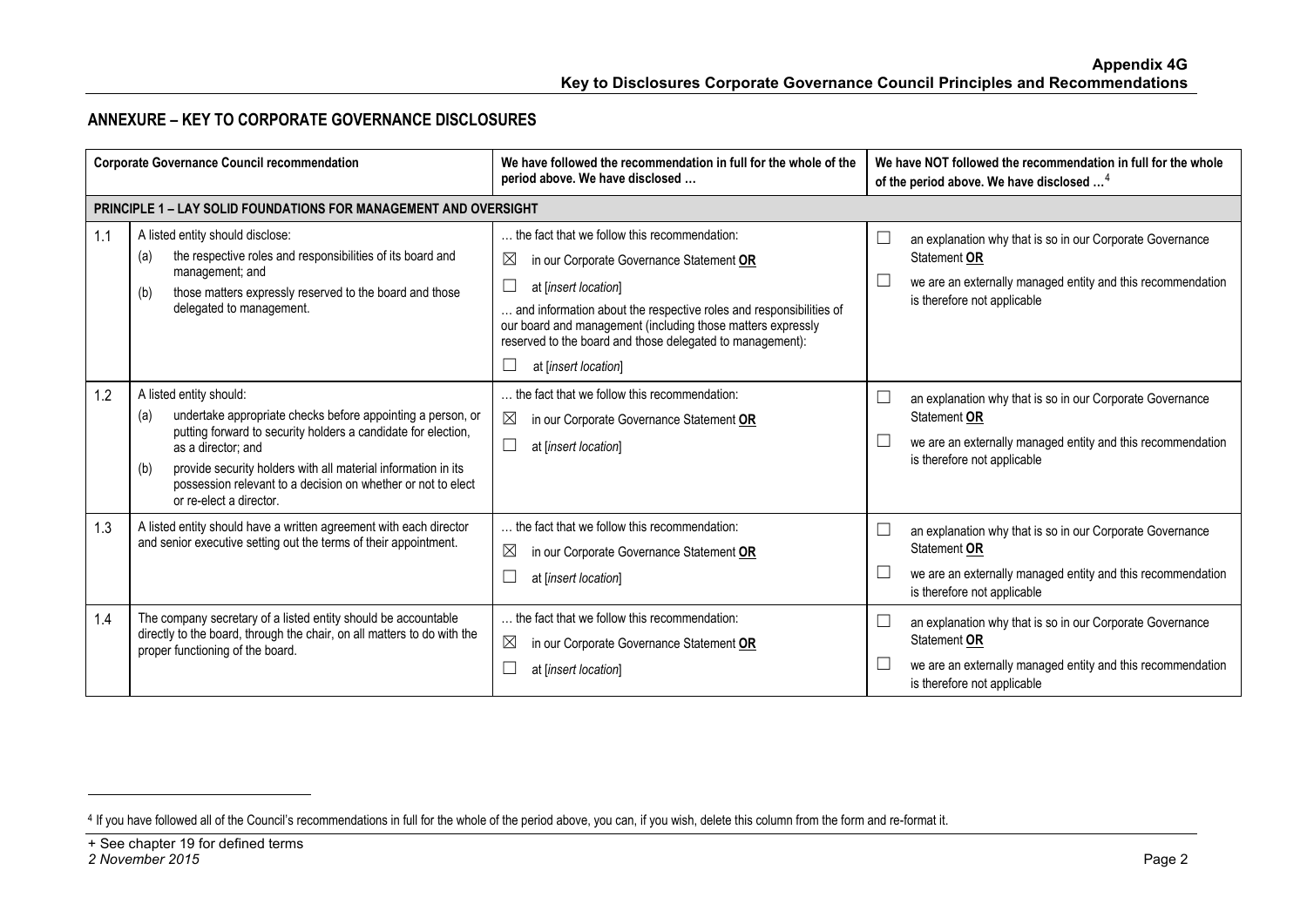| <b>Corporate Governance Council recommendation</b> |                                                                                                                                                                                                                                                                                                                                                                                                                                                                                                                                                                                                                                                                                                                                                                                                                                                                                                                                                                                                                                                                                         | We have followed the recommendation in full for the whole of the<br>period above. We have disclosed                                                                                                                                                                                                                                                                                                                                                                                                                                                                                                                                                                                                                       | We have NOT followed the recommendation in full for the whole<br>of the period above. We have disclosed <sup>4</sup>                                                                        |
|----------------------------------------------------|-----------------------------------------------------------------------------------------------------------------------------------------------------------------------------------------------------------------------------------------------------------------------------------------------------------------------------------------------------------------------------------------------------------------------------------------------------------------------------------------------------------------------------------------------------------------------------------------------------------------------------------------------------------------------------------------------------------------------------------------------------------------------------------------------------------------------------------------------------------------------------------------------------------------------------------------------------------------------------------------------------------------------------------------------------------------------------------------|---------------------------------------------------------------------------------------------------------------------------------------------------------------------------------------------------------------------------------------------------------------------------------------------------------------------------------------------------------------------------------------------------------------------------------------------------------------------------------------------------------------------------------------------------------------------------------------------------------------------------------------------------------------------------------------------------------------------------|---------------------------------------------------------------------------------------------------------------------------------------------------------------------------------------------|
| 1.5                                                | A listed entity should:<br>have a diversity policy which includes requirements for the<br>(a)<br>board or a relevant committee of the board to set<br>measurable objectives for achieving gender diversity and to<br>assess annually both the objectives and the entity's progress<br>in achieving them;<br>disclose that policy or a summary of it; and<br>(b)<br>disclose as at the end of each reporting period the<br>(c)<br>measurable objectives for achieving gender diversity set by<br>the board or a relevant committee of the board in accordance<br>with the entity's diversity policy and its progress towards<br>achieving them and either:<br>(1) the respective proportions of men and women on the<br>board, in senior executive positions and across the<br>whole organisation (including how the entity has defined<br>"senior executive" for these purposes); or<br>(2) if the entity is a "relevant employer" under the Workplace<br>Gender Equality Act, the entity's most recent "Gender<br>Equality Indicators", as defined in and published under<br>that Act. | the fact that we have a diversity policy that complies with<br>paragraph (a):<br>$\Box$<br>in our Corporate Governance Statement OR<br>П<br>at [insert location]<br>and a copy of our diversity policy or a summary of it:<br>$\Box$<br>at [insert location]<br>and the measurable objectives for achieving gender diversity set by<br>the board or a relevant committee of the board in accordance with our<br>diversity policy and our progress towards achieving them:<br>in our Corporate Governance Statement OR<br>⊔<br>$\Box$<br>at [insert location]<br>and the information referred to in paragraphs $(c)(1)$ or $(2)$ :<br>$\Box$<br>in our Corporate Governance Statement OR<br>$\Box$<br>at [insert location] | $\boxtimes$<br>an explanation why that is so in our Corporate Governance<br>Statement OR<br>└<br>we are an externally managed entity and this recommendation<br>is therefore not applicable |
| 1.6                                                | A listed entity should:<br>have and disclose a process for periodically evaluating the<br>(a)<br>performance of the board, its committees and individual<br>directors; and<br>disclose, in relation to each reporting period, whether a<br>(b)<br>performance evaluation was undertaken in the reporting<br>period in accordance with that process.                                                                                                                                                                                                                                                                                                                                                                                                                                                                                                                                                                                                                                                                                                                                     | the evaluation process referred to in paragraph (a):<br>$\sqcup$<br>in our Corporate Governance Statement OR<br>$\Box$<br>at [insert location]<br>and the information referred to in paragraph (b):<br>$\Box$<br>in our Corporate Governance Statement OR<br>$\Box$<br>at [insert location]                                                                                                                                                                                                                                                                                                                                                                                                                               | ⊠<br>an explanation why that is so in our Corporate Governance<br>Statement OR<br>$\Box$<br>we are an externally managed entity and this recommendation<br>is therefore not applicable      |
| 1.7                                                | A listed entity should:<br>have and disclose a process for periodically evaluating the<br>(a)<br>performance of its senior executives; and<br>disclose, in relation to each reporting period, whether a<br>(b)<br>performance evaluation was undertaken in the reporting<br>period in accordance with that process.                                                                                                                                                                                                                                                                                                                                                                                                                                                                                                                                                                                                                                                                                                                                                                     | the evaluation process referred to in paragraph (a):<br>⊠<br>in our Corporate Governance Statement OR<br>П<br>at [insert location]<br>. and the information referred to in paragraph (b):<br>⊔<br>in our Corporate Governance Statement OR<br>at [insert location]                                                                                                                                                                                                                                                                                                                                                                                                                                                        | $\Box$<br>an explanation why that is so in our Corporate Governance<br>Statement OR<br>⊔<br>we are an externally managed entity and this recommendation<br>is therefore not applicable      |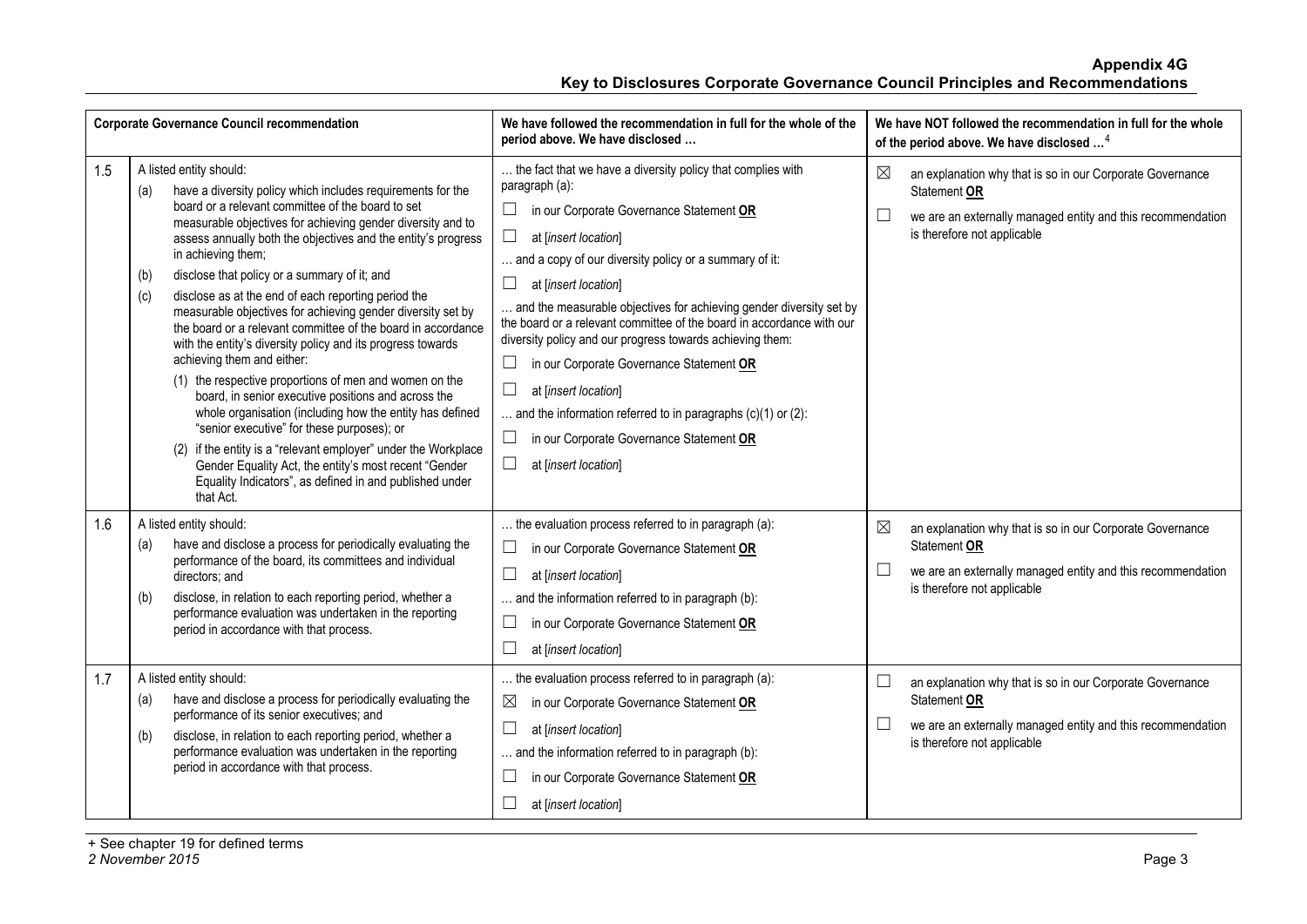| <b>Corporate Governance Council recommendation</b> |                                                                                                                                                                                                                                                                                                                                                                                                                                                                                                                                                                                                                                                                                                                                                                                                                                                                     | We have followed the recommendation in full for the whole of the<br>period above. We have disclosed                                                                                                                                                                                                                                                                                                                                                                                                                                                                                                                                                                                                                                                                                                                                                                                           | We have NOT followed the recommendation in full for the whole<br>of the period above. We have disclosed <sup>4</sup>                                                                        |  |
|----------------------------------------------------|---------------------------------------------------------------------------------------------------------------------------------------------------------------------------------------------------------------------------------------------------------------------------------------------------------------------------------------------------------------------------------------------------------------------------------------------------------------------------------------------------------------------------------------------------------------------------------------------------------------------------------------------------------------------------------------------------------------------------------------------------------------------------------------------------------------------------------------------------------------------|-----------------------------------------------------------------------------------------------------------------------------------------------------------------------------------------------------------------------------------------------------------------------------------------------------------------------------------------------------------------------------------------------------------------------------------------------------------------------------------------------------------------------------------------------------------------------------------------------------------------------------------------------------------------------------------------------------------------------------------------------------------------------------------------------------------------------------------------------------------------------------------------------|---------------------------------------------------------------------------------------------------------------------------------------------------------------------------------------------|--|
|                                                    | PRINCIPLE 2 - STRUCTURE THE BOARD TO ADD VALUE                                                                                                                                                                                                                                                                                                                                                                                                                                                                                                                                                                                                                                                                                                                                                                                                                      |                                                                                                                                                                                                                                                                                                                                                                                                                                                                                                                                                                                                                                                                                                                                                                                                                                                                                               |                                                                                                                                                                                             |  |
| 2.1                                                | The board of a listed entity should:<br>have a nomination committee which:<br>(a)<br>(1) has at least three members, a majority of whom are<br>independent directors; and<br>(2) is chaired by an independent director,<br>and disclose:<br>(3) the charter of the committee;<br>(4) the members of the committee; and<br>(5) as at the end of each reporting period, the number of<br>times the committee met throughout the period and<br>the individual attendances of the members at those<br>meetings; or<br>if it does not have a nomination committee, disclose that<br>(b)<br>fact and the processes it employs to address board<br>succession issues and to ensure that the board has the<br>appropriate balance of skills, knowledge, experience,<br>independence and diversity to enable it to discharge its<br>duties and responsibilities effectively. | [If the entity complies with paragraph (a):]<br>the fact that we have a nomination committee that complies with<br>paragraphs (1) and (2):<br>in our Corporate Governance Statement OR<br>at [insert location]<br>. and a copy of the charter of the committee:<br>at [insert location]<br>ப<br>and the information referred to in paragraphs (4) and (5):<br>in our Corporate Governance Statement OR<br>at [insert location]<br>[If the entity complies with paragraph (b):]<br>the fact that we do not have a nomination committee and the<br>processes we employ to address board succession issues and to<br>ensure that the board has the appropriate balance of skills,<br>knowledge, experience, independence and diversity to enable it to<br>discharge its duties and responsibilities effectively:<br>$\boxtimes$ in our Corporate Governance Statement OR<br>at [insert location] | L<br>an explanation why that is so in our Corporate Governance<br>Statement OR<br>L<br>we are an externally managed entity and this recommendation<br>is therefore not applicable           |  |
| 2.2                                                | A listed entity should have and disclose a board skills matrix<br>setting out the mix of skills and diversity that the board currently<br>has or is looking to achieve in its membership.                                                                                                                                                                                                                                                                                                                                                                                                                                                                                                                                                                                                                                                                           | our board skills matrix:<br>$\sqcup$<br>in our Corporate Governance Statement OR<br>at [insert location]                                                                                                                                                                                                                                                                                                                                                                                                                                                                                                                                                                                                                                                                                                                                                                                      | $\boxtimes$<br>an explanation why that is so in our Corporate Governance<br>Statement OR<br>we are an externally managed entity and this recommendation<br>L<br>is therefore not applicable |  |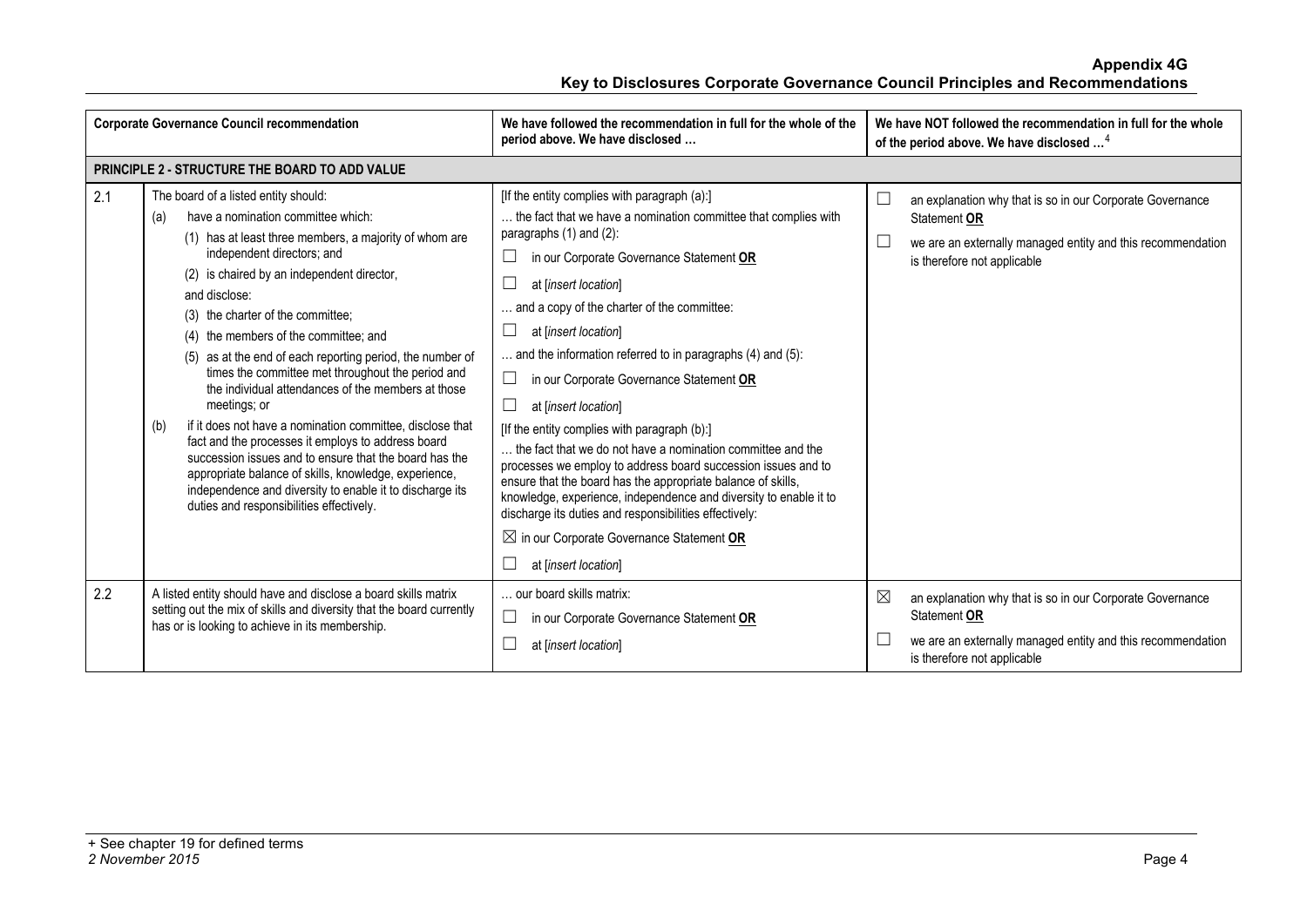| <b>Corporate Governance Council recommendation</b> |                                                                                                                                                                                                                                                                                                                                                                                                                                                                                                                                                        | We have followed the recommendation in full for the whole of the<br>period above. We have disclosed                                                                                                                                                                                                                                                                                                                                                                                                                                                           | We have NOT followed the recommendation in full for the whole<br>of the period above. We have disclosed <sup>4</sup>                                                                        |
|----------------------------------------------------|--------------------------------------------------------------------------------------------------------------------------------------------------------------------------------------------------------------------------------------------------------------------------------------------------------------------------------------------------------------------------------------------------------------------------------------------------------------------------------------------------------------------------------------------------------|---------------------------------------------------------------------------------------------------------------------------------------------------------------------------------------------------------------------------------------------------------------------------------------------------------------------------------------------------------------------------------------------------------------------------------------------------------------------------------------------------------------------------------------------------------------|---------------------------------------------------------------------------------------------------------------------------------------------------------------------------------------------|
| 2.3                                                | A listed entity should disclose:<br>the names of the directors considered by the board to be<br>(a)<br>independent directors;<br>if a director has an interest, position, association or<br>(b)<br>relationship of the type described in Box 2.3 but the board<br>is of the opinion that it does not compromise the<br>independence of the director, the nature of the interest,<br>position, association or relationship in question and an<br>explanation of why the board is of that opinion; and<br>the length of service of each director.<br>(c) | the names of the directors considered by the board to be<br>independent directors:<br>$\boxtimes$<br>in our Corporate Governance Statement OR<br>$\Box$<br>at [insert location]<br>and, where applicable, the information referred to in paragraph (b):<br>in our Corporate Governance Statement OR<br>$\Box$<br>at [insert location]<br>and the length of service of each director:<br>in our Corporate Governance Statement OR<br>⊠<br>at [insert location] on the Company's website and are reported<br>in the Company's Financial Report YE 31 March 2022 | an explanation why that is so in our Corporate Governance<br>Statement                                                                                                                      |
| 2.4                                                | A majority of the board of a listed entity should be independent<br>directors.                                                                                                                                                                                                                                                                                                                                                                                                                                                                         | the fact that we follow this recommendation:<br>⊠<br>in our Corporate Governance Statement OR<br>at [insert location]                                                                                                                                                                                                                                                                                                                                                                                                                                         | an explanation why that is so in our Corporate Governance<br>Statement OR<br>we are an externally managed entity and this recommendation<br>$\Box$<br>is therefore not applicable           |
| 2.5                                                | The chair of the board of a listed entity should be an independent<br>director and, in particular, should not be the same person as the<br>CEO of the entity.                                                                                                                                                                                                                                                                                                                                                                                          | the fact that we follow this recommendation:<br>$\boxtimes$<br>in our Corporate Governance Statement OR<br>$\Box$<br>at [insert location]                                                                                                                                                                                                                                                                                                                                                                                                                     | $\Box$<br>an explanation why that is so in our Corporate Governance<br>Statement OR<br>$\Box$<br>we are an externally managed entity and this recommendation<br>is therefore not applicable |
| 2.6                                                | A listed entity should have a program for inducting new directors<br>and provide appropriate professional development opportunities<br>for directors to develop and maintain the skills and knowledge<br>needed to perform their role as directors effectively.                                                                                                                                                                                                                                                                                        | the fact that we follow this recommendation:<br>$\boxtimes$<br>in our Corporate Governance Statement OR<br>$\sqcup$<br>at [insert location]                                                                                                                                                                                                                                                                                                                                                                                                                   | an explanation why that is so in our Corporate Governance<br>⊔<br>Statement OR<br>$\Box$<br>we are an externally managed entity and this recommendation<br>is therefore not applicable      |
| PRINCIPLE 3 - ACT ETHICALLY AND RESPONSIBLY        |                                                                                                                                                                                                                                                                                                                                                                                                                                                                                                                                                        |                                                                                                                                                                                                                                                                                                                                                                                                                                                                                                                                                               |                                                                                                                                                                                             |
| 3.1                                                | A listed entity should:<br>have a code of conduct for its directors, senior executives<br>(a)<br>and employees; and<br>disclose that code or a summary of it.<br>(b)                                                                                                                                                                                                                                                                                                                                                                                   | our code of conduct or a summary of it:<br>$\boxtimes$<br>in our Corporate Governance Statement OR<br>at [insert location]                                                                                                                                                                                                                                                                                                                                                                                                                                    | an explanation why that is so in our Corporate Governance<br>Statement                                                                                                                      |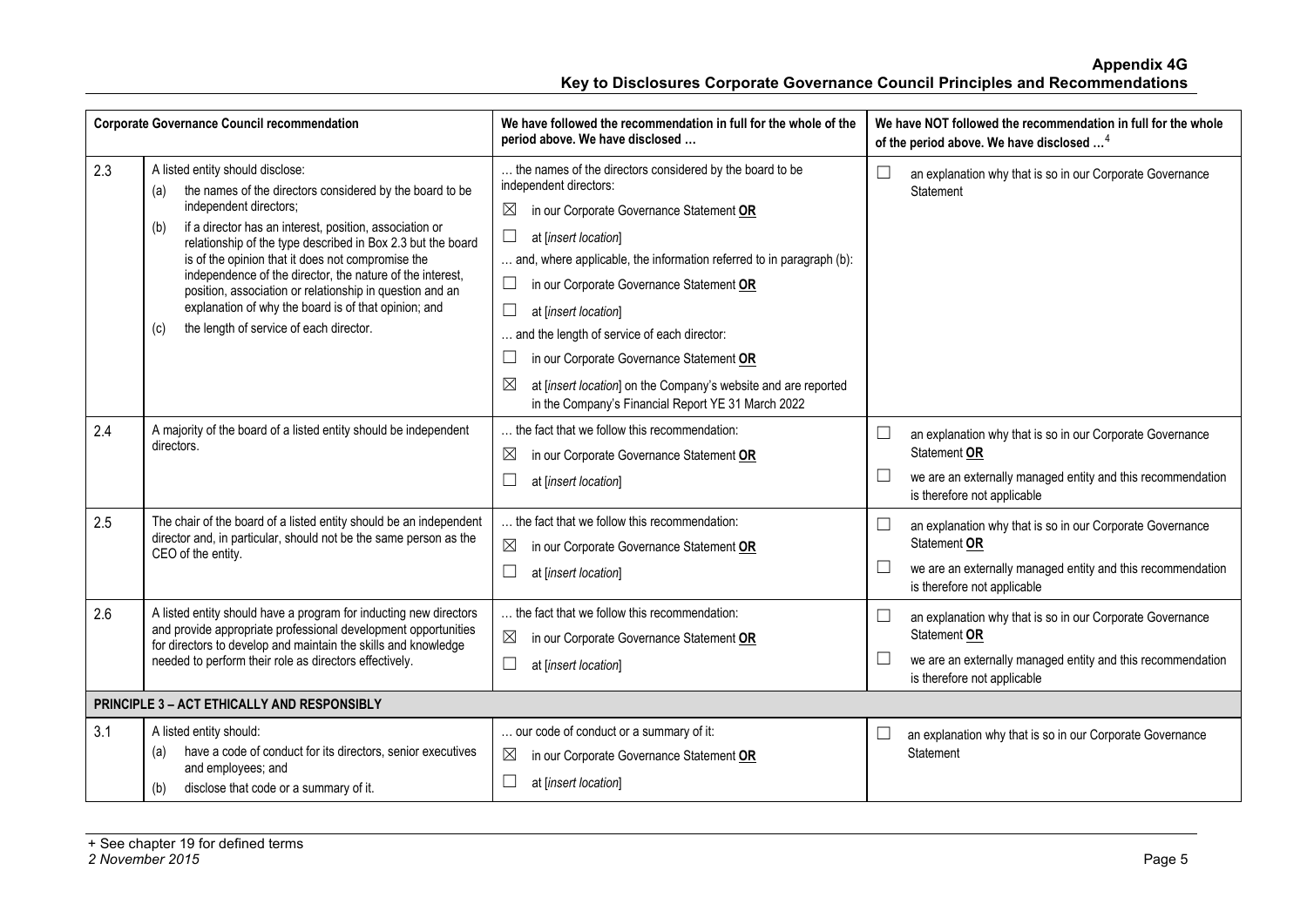| <b>Corporate Governance Council recommendation</b> |                                                                                                                                                                                                                                                                                                                                                                                                                                                                                                                                                                                                                                                                                                                                                                                                                                                                                                                                                                                      | We have followed the recommendation in full for the whole of the<br>period above. We have disclosed                                                                                                                                                                                                                                                                                                                                                                                                                                                                                                                                                                                                                                                                                                                                                                                                                                                                                                                                        | We have NOT followed the recommendation in full for the whole<br>of the period above. We have disclosed <sup>4</sup> |
|----------------------------------------------------|--------------------------------------------------------------------------------------------------------------------------------------------------------------------------------------------------------------------------------------------------------------------------------------------------------------------------------------------------------------------------------------------------------------------------------------------------------------------------------------------------------------------------------------------------------------------------------------------------------------------------------------------------------------------------------------------------------------------------------------------------------------------------------------------------------------------------------------------------------------------------------------------------------------------------------------------------------------------------------------|--------------------------------------------------------------------------------------------------------------------------------------------------------------------------------------------------------------------------------------------------------------------------------------------------------------------------------------------------------------------------------------------------------------------------------------------------------------------------------------------------------------------------------------------------------------------------------------------------------------------------------------------------------------------------------------------------------------------------------------------------------------------------------------------------------------------------------------------------------------------------------------------------------------------------------------------------------------------------------------------------------------------------------------------|----------------------------------------------------------------------------------------------------------------------|
|                                                    | <b>PRINCIPLE 4 - SAFEGUARD INTEGRITY IN CORPORATE REPORTING</b>                                                                                                                                                                                                                                                                                                                                                                                                                                                                                                                                                                                                                                                                                                                                                                                                                                                                                                                      |                                                                                                                                                                                                                                                                                                                                                                                                                                                                                                                                                                                                                                                                                                                                                                                                                                                                                                                                                                                                                                            |                                                                                                                      |
| 4.1                                                | The board of a listed entity should:<br>have an audit committee which:<br>(a)<br>(1) has at least three members, all of whom are non-<br>executive directors and a majority of whom are<br>independent directors; and<br>(2) is chaired by an independent director, who is not the<br>chair of the board,<br>and disclose:<br>(3) the charter of the committee;<br>(4) the relevant qualifications and experience of the<br>members of the committee; and<br>(5) in relation to each reporting period, the number of<br>times the committee met throughout the period and<br>the individual attendances of the members at those<br>meetings; or<br>if it does not have an audit committee, disclose that fact<br>(b)<br>and the processes it employs that independently verify and<br>safeguard the integrity of its corporate reporting, including<br>the processes for the appointment and removal of the<br>external auditor and the rotation of the audit engagement<br>partner. | [If the entity complies with paragraph (a):]<br>the fact that we have an audit committee that complies with<br>paragraphs (1) and (2):<br>in our Corporate Governance Statement OR<br>at [insert location]<br>and a copy of the charter of the committee:<br>⊠<br>at [insert location] https://www.ampliatx.com/site/About-<br>Us/corporate-governance<br>and the information referred to in paragraphs (4) and (5):<br>$\Box$<br>in our Corporate Governance Statement OR<br>⊠<br>at [insert location] on the Company's website and are<br>reported in the Company's Financial Report YE 31 March 2022<br>[If the entity complies with paragraph (b):]<br>the fact that we do not have an audit committee and the processes<br>we employ that independently verify and safeguard the integrity of our<br>corporate reporting, including the processes for the appointment and<br>removal of the external auditor and the rotation of the audit<br>engagement partner:<br>in our Corporate Governance Statement OR<br>at [insert location] | $\boxtimes$<br>an explanation why that is so in our Corporate Governance<br>Statement                                |
| 4.2                                                | The board of a listed entity should, before it approves the entity's<br>financial statements for a financial period, receive from its CEO<br>and CFO a declaration that, in their opinion, the financial records<br>of the entity have been properly maintained and that the financial<br>statements comply with the appropriate accounting standards<br>and give a true and fair view of the financial position and<br>performance of the entity and that the opinion has been formed<br>on the basis of a sound system of risk management and internal<br>control which is operating effectively.                                                                                                                                                                                                                                                                                                                                                                                  | the fact that we follow this recommendation:<br>$\boxtimes$<br>in our Corporate Governance Statement OR<br>at [insert location]                                                                                                                                                                                                                                                                                                                                                                                                                                                                                                                                                                                                                                                                                                                                                                                                                                                                                                            | $\Box$<br>an explanation why that is so in our Corporate Governance<br>Statement                                     |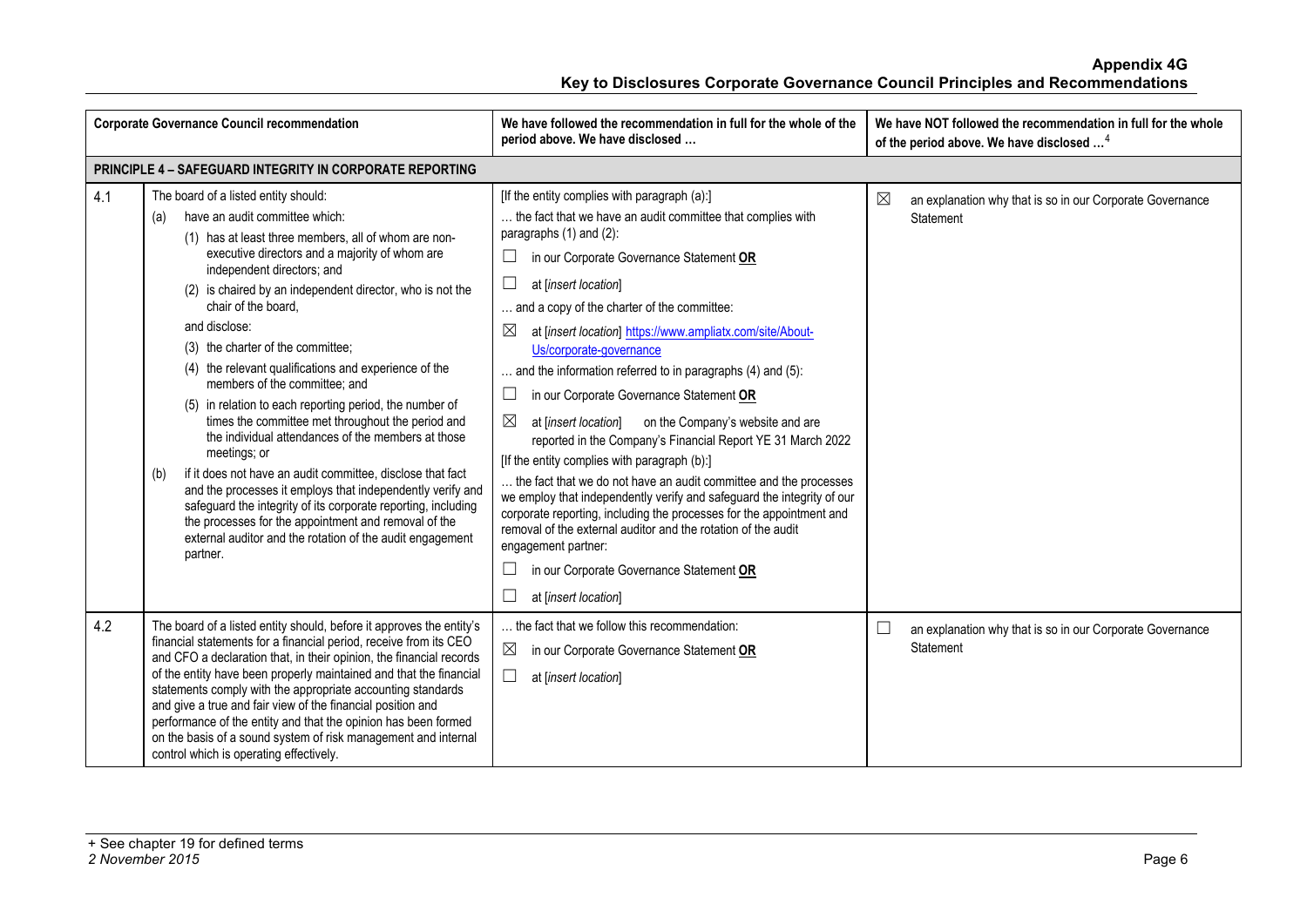| <b>Corporate Governance Council recommendation</b> |                                                                                                                                                                                                                                   | We have followed the recommendation in full for the whole of the<br>period above. We have disclosed                                                                                                                                                       |                  | We have NOT followed the recommendation in full for the whole<br>of the period above. We have disclosed <sup>4</sup>                                                                                                                                                                             |
|----------------------------------------------------|-----------------------------------------------------------------------------------------------------------------------------------------------------------------------------------------------------------------------------------|-----------------------------------------------------------------------------------------------------------------------------------------------------------------------------------------------------------------------------------------------------------|------------------|--------------------------------------------------------------------------------------------------------------------------------------------------------------------------------------------------------------------------------------------------------------------------------------------------|
| 4.3                                                | A listed entity that has an AGM should ensure that its external<br>auditor attends its AGM and is available to answer questions<br>from security holders relevant to the audit.                                                   | the fact that we follow this recommendation:<br>$\boxtimes$<br>in our Corporate Governance Statement OR<br>$\Box$<br>at [insert location]                                                                                                                 | ⊔<br>⊔           | an explanation why that is so in our Corporate Governance<br>Statement OR<br>we are an externally managed entity that does not hold an<br>annual general meeting and this recommendation is therefore<br>not applicable                                                                          |
|                                                    | <b>PRINCIPLE 5 - MAKE TIMELY AND BALANCED DISCLOSURE</b>                                                                                                                                                                          |                                                                                                                                                                                                                                                           |                  |                                                                                                                                                                                                                                                                                                  |
| 5.1                                                | A listed entity should:<br>have a written policy for complying with its continuous<br>(a)<br>disclosure obligations under the Listing Rules; and<br>disclose that policy or a summary of it.<br>(b)                               | our continuous disclosure compliance policy or a summary of it:<br>$\Box$<br>in our Corporate Governance Statement OR<br>⊠<br>at [insert location] https://www.ampliatx.com/site/About-<br>Us/corporate-governance                                        | $\Box$           | an explanation why that is so in our Corporate Governance<br>Statement                                                                                                                                                                                                                           |
|                                                    | <b>PRINCIPLE 6 - RESPECT THE RIGHTS OF SECURITY HOLDERS</b>                                                                                                                                                                       |                                                                                                                                                                                                                                                           |                  |                                                                                                                                                                                                                                                                                                  |
| 6.1                                                | A listed entity should provide information about itself and its<br>governance to investors via its website.                                                                                                                       | information about us and our governance on our website:<br>$\boxtimes$<br>at [insert location] https://www.ampliatx.com/site/About-<br>Us/corporate-governance                                                                                            | $\Box$           | an explanation why that is so in our Corporate Governance<br>Statement                                                                                                                                                                                                                           |
| 6.2                                                | A listed entity should design and implement an investor relations<br>program to facilitate effective two-way communication with<br>investors.                                                                                     | the fact that we follow this recommendation:<br>$\boxtimes$<br>in our Corporate Governance Statement OR<br>$\Box$<br>at [insert location]                                                                                                                 | $\Box$           | an explanation why that is so in our Corporate Governance<br>Statement                                                                                                                                                                                                                           |
| 6.3<br>6.4                                         | A listed entity should disclose the policies and processes it has in<br>place to facilitate and encourage participation at meetings of<br>security holders.<br>A listed entity should give security holders the option to receive | . our policies and processes for facilitating and encouraging<br>participation at meetings of security holders:<br>$\boxtimes$ in our Corporate Governance Statement OR<br>$\Box$<br>at [insert location]<br>the fact that we follow this recommendation: | $\Box$<br>⊔<br>⊔ | an explanation why that is so in our Corporate Governance<br>Statement OR<br>we are an externally managed entity that does not hold<br>periodic meetings of security holders and this recommendation<br>is therefore not applicable<br>an explanation why that is so in our Corporate Governance |
|                                                    | communications from, and send communications to, the entity<br>and its security registry electronically.                                                                                                                          | $\boxtimes$<br>in our Corporate Governance Statement OR<br>$\Box$<br>at [insert location]                                                                                                                                                                 |                  | Statement                                                                                                                                                                                                                                                                                        |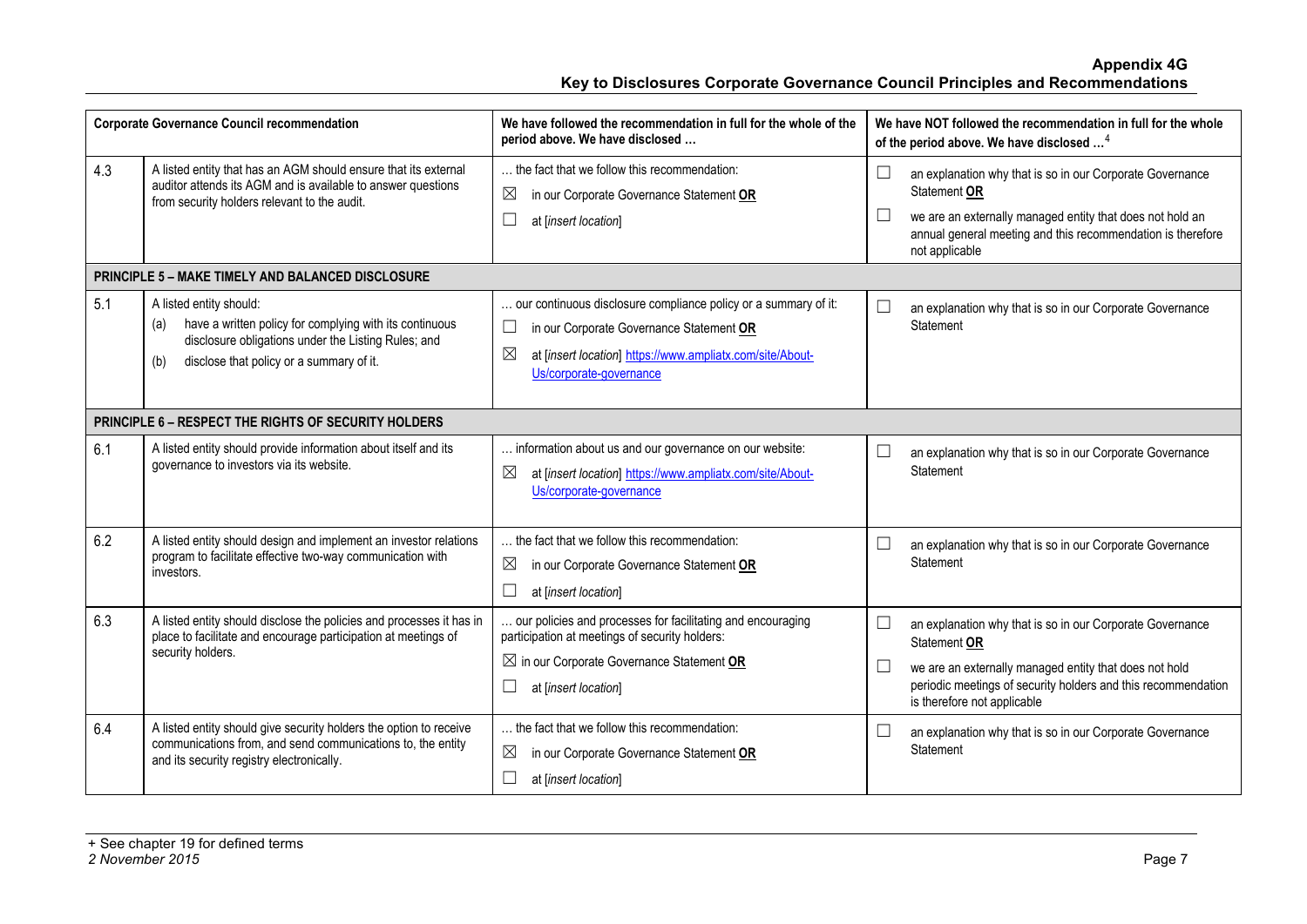| <b>Corporate Governance Council recommendation</b> |                                                                                                                                                                                                                                                                                                                                                                                                                                                                                                                                                                                                                                                                                                                                                    | We have followed the recommendation in full for the whole of the<br>period above. We have disclosed                                                                                                                                                                                                                                                                                                                                                                                                                                                                                                                                                                                                                                          | We have NOT followed the recommendation in full for the whole<br>of the period above. We have disclosed <sup>4</sup> |  |
|----------------------------------------------------|----------------------------------------------------------------------------------------------------------------------------------------------------------------------------------------------------------------------------------------------------------------------------------------------------------------------------------------------------------------------------------------------------------------------------------------------------------------------------------------------------------------------------------------------------------------------------------------------------------------------------------------------------------------------------------------------------------------------------------------------------|----------------------------------------------------------------------------------------------------------------------------------------------------------------------------------------------------------------------------------------------------------------------------------------------------------------------------------------------------------------------------------------------------------------------------------------------------------------------------------------------------------------------------------------------------------------------------------------------------------------------------------------------------------------------------------------------------------------------------------------------|----------------------------------------------------------------------------------------------------------------------|--|
|                                                    | <b>PRINCIPLE 7 - RECOGNISE AND MANAGE RISK</b>                                                                                                                                                                                                                                                                                                                                                                                                                                                                                                                                                                                                                                                                                                     |                                                                                                                                                                                                                                                                                                                                                                                                                                                                                                                                                                                                                                                                                                                                              |                                                                                                                      |  |
| 7.1                                                | The board of a listed entity should:<br>have a committee or committees to oversee risk, each of<br>(a)<br>which:<br>(1) has at least three members, a majority of whom are<br>independent directors; and<br>(2) is chaired by an independent director,<br>and disclose:<br>(3) the charter of the committee;<br>(4) the members of the committee; and<br>(5) as at the end of each reporting period, the number of<br>times the committee met throughout the period and<br>the individual attendances of the members at those<br>meetings; or<br>if it does not have a risk committee or committees that<br>(b)<br>satisfy (a) above, disclose that fact and the processes it<br>employs for overseeing the entity's risk management<br>framework. | [If the entity complies with paragraph (a):]<br>the fact that we have a committee or committees to oversee risk<br>that comply with paragraphs (1) and (2):<br>in our Corporate Governance Statement OR<br>$\Box$<br>at [insert location]<br>and a copy of the charter of the committee:<br>at [insert location]<br>and the information referred to in paragraphs (4) and (5):<br>$\Box$<br>in our Corporate Governance Statement OR<br>at [insert location]<br>ப<br>[If the entity complies with paragraph (b):]<br>the fact that we do not have a risk committee or committees that<br>satisfy (a) and the processes we employ for overseeing our risk<br>management framework:<br>$\boxtimes$<br>in our Corporate Governance Statement OR | ⊠<br>an explanation why that is so in our Corporate Governance<br>Statement                                          |  |
| 7.2                                                | The board or a committee of the board should:<br>review the entity's risk management framework at least<br>(a)<br>annually to satisfy itself that it continues to be sound; and<br>disclose, in relation to each reporting period, whether such<br>(b)<br>a review has taken place.                                                                                                                                                                                                                                                                                                                                                                                                                                                                | at [insert location]<br>the fact that board or a committee of the board reviews the entity's<br>risk management framework at least annually to satisfy itself that it<br>continues to be sound:<br>$\boxtimes$<br>in our Corporate Governance Statement OR<br>at [insert location]<br>and that such a review has taken place in the reporting period<br>covered by this Appendix 4G:<br>$\boxtimes$<br>in our Corporate Governance Statement OR<br>at [insert location]                                                                                                                                                                                                                                                                      | $\Box$<br>an explanation why that is so in our Corporate Governance<br>Statement                                     |  |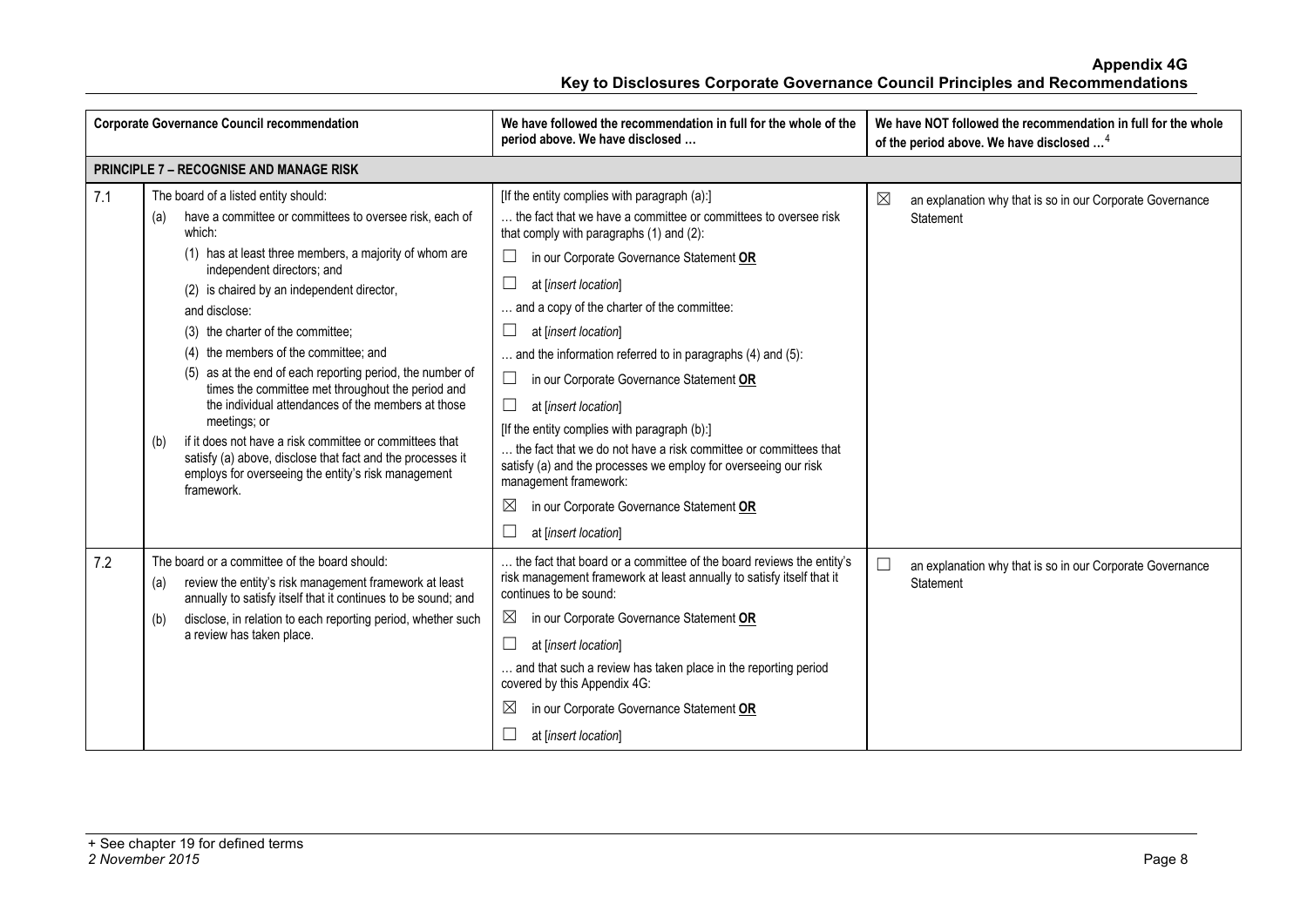| <b>Corporate Governance Council recommendation</b> |                                                                                                                                                                                                                                                                                                                                                                              | We have followed the recommendation in full for the whole of the<br>period above. We have disclosed                                                                                                                                                                                                                                                                                                                                                                                                                                               | We have NOT followed the recommendation in full for the whole<br>of the period above. We have disclosed <sup>4</sup> |
|----------------------------------------------------|------------------------------------------------------------------------------------------------------------------------------------------------------------------------------------------------------------------------------------------------------------------------------------------------------------------------------------------------------------------------------|---------------------------------------------------------------------------------------------------------------------------------------------------------------------------------------------------------------------------------------------------------------------------------------------------------------------------------------------------------------------------------------------------------------------------------------------------------------------------------------------------------------------------------------------------|----------------------------------------------------------------------------------------------------------------------|
| 7.3                                                | A listed entity should disclose:<br>if it has an internal audit function, how the function is<br>(a)<br>structured and what role it performs; or<br>if it does not have an internal audit function, that fact and<br>(b)<br>the processes it employs for evaluating and continually<br>improving the effectiveness of its risk management and<br>internal control processes. | [If the entity complies with paragraph (a):]<br>how our internal audit function is structured and what role it<br>performs:<br>in our Corporate Governance Statement OR<br>at [insert location]<br>[If the entity complies with paragraph (b):]<br>the fact that we do not have an internal audit function and the<br>processes we employ for evaluating and continually improving the<br>effectiveness of our risk management and internal control processes:<br>$\boxtimes$<br>in our Corporate Governance Statement OR<br>at [insert location] | an explanation why that is so in our Corporate Governance<br>Statement                                               |
| 7.4                                                | A listed entity should disclose whether it has any material<br>exposure to economic, environmental and social sustainability<br>risks and, if it does, how it manages or intends to manage those<br>risks.                                                                                                                                                                   | whether we have any material exposure to economic,<br>environmental and social sustainability risks and, if we do, how we<br>manage or intend to manage those risks:<br>⊠<br>in our Corporate Governance Statement OR<br>at [insert location]                                                                                                                                                                                                                                                                                                     | an explanation why that is so in our Corporate Governance<br>Statement                                               |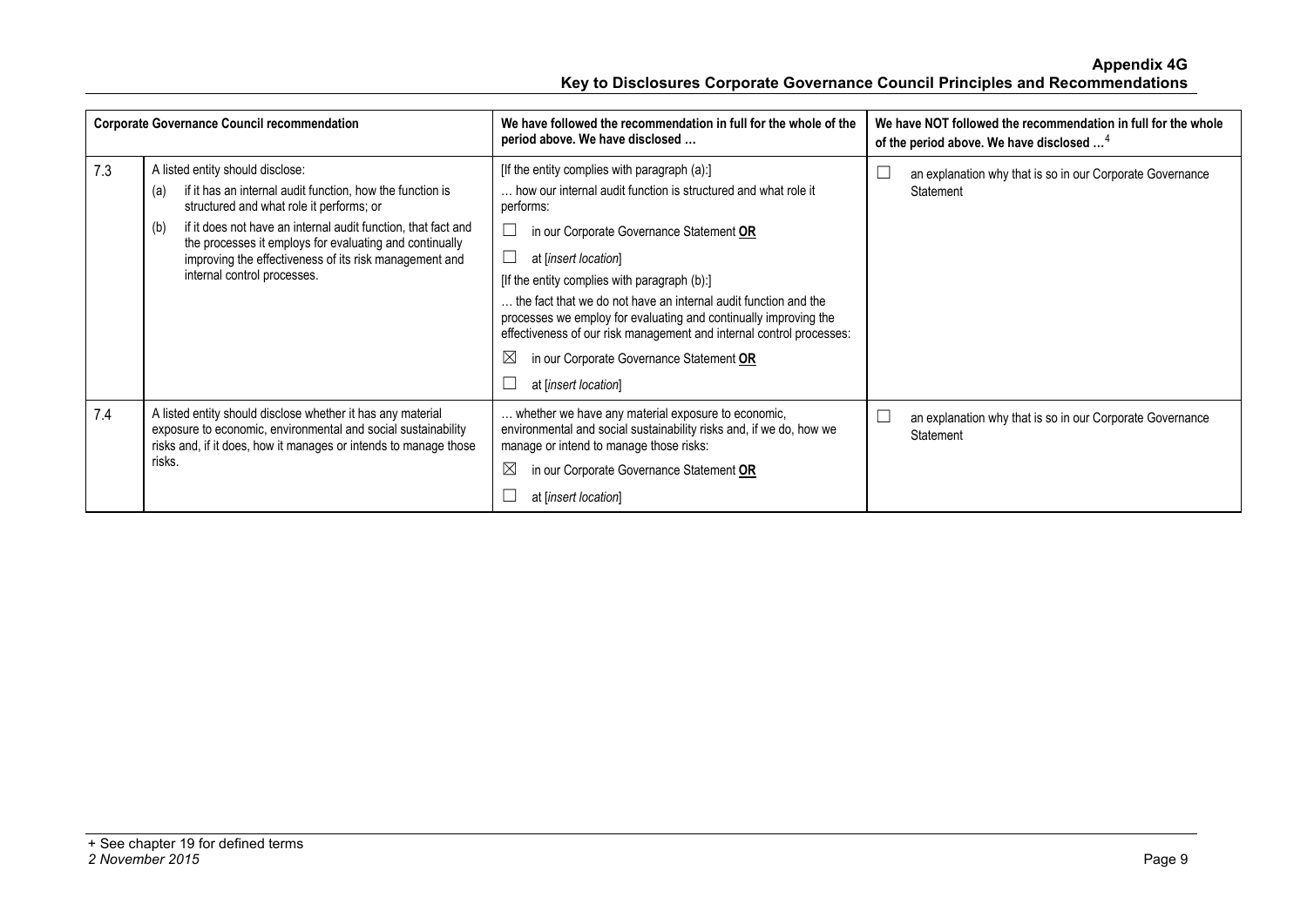| <b>Corporate Governance Council recommendation</b> |                                                                                                                                                                                                                                                                                                                                                                                                                                                                                                                                                                                                                                                                                                                                                                                                      | We have followed the recommendation in full for the whole of the<br>period above. We have disclosed                                                                                                                                                                                                                                                                                                                                                                                                                                                                                                                                                                                                                                                                                                                                                                                                                                                                                                     | We have NOT followed the recommendation in full for the whole<br>of the period above. We have disclosed <sup>4</sup>                                                                             |  |
|----------------------------------------------------|------------------------------------------------------------------------------------------------------------------------------------------------------------------------------------------------------------------------------------------------------------------------------------------------------------------------------------------------------------------------------------------------------------------------------------------------------------------------------------------------------------------------------------------------------------------------------------------------------------------------------------------------------------------------------------------------------------------------------------------------------------------------------------------------------|---------------------------------------------------------------------------------------------------------------------------------------------------------------------------------------------------------------------------------------------------------------------------------------------------------------------------------------------------------------------------------------------------------------------------------------------------------------------------------------------------------------------------------------------------------------------------------------------------------------------------------------------------------------------------------------------------------------------------------------------------------------------------------------------------------------------------------------------------------------------------------------------------------------------------------------------------------------------------------------------------------|--------------------------------------------------------------------------------------------------------------------------------------------------------------------------------------------------|--|
|                                                    | <b>PRINCIPLE 8 - REMUNERATE FAIRLY AND RESPONSIBLY</b>                                                                                                                                                                                                                                                                                                                                                                                                                                                                                                                                                                                                                                                                                                                                               |                                                                                                                                                                                                                                                                                                                                                                                                                                                                                                                                                                                                                                                                                                                                                                                                                                                                                                                                                                                                         |                                                                                                                                                                                                  |  |
| 8.1                                                | The board of a listed entity should:<br>have a remuneration committee which:<br>(a)<br>(1) has at least three members, a majority of whom are<br>independent directors; and<br>(2) is chaired by an independent director,<br>and disclose:<br>(3) the charter of the committee;<br>(4) the members of the committee; and<br>(5) as at the end of each reporting period, the number of<br>times the committee met throughout the period and<br>the individual attendances of the members at those<br>meetings; or<br>if it does not have a remuneration committee, disclose that<br>(b)<br>fact and the processes it employs for setting the level and<br>composition of remuneration for directors and senior<br>executives and ensuring that such remuneration is<br>appropriate and not excessive. | [If the entity complies with paragraph (a):]<br>the fact that we have a remuneration committee that complies with<br>paragraphs $(1)$ and $(2)$ :<br>in our Corporate Governance Statement OR<br>at linsert location<br>and a copy of the charter of the committee:<br>⊠<br>at [insert location] https://www.ampliatx.com/site/About-<br>Us/corporate-governance<br>$\ldots$ and the information referred to in paragraphs (4) and (5):<br>$\Box$<br>in our Corporate Governance Statement OR<br>at [insert location] on the Company's website and are reported<br>in the Company's Financial Report YE 31 March 2022<br>[If the entity complies with paragraph (b):]<br>the fact that we do not have a remuneration committee and the<br>processes we employ for setting the level and composition of<br>remuneration for directors and senior executives and ensuring that<br>such remuneration is appropriate and not excessive:<br>in our Corporate Governance Statement OR<br>at [insert location] | $\boxtimes$<br>an explanation why that is so in our Corporate Governance<br>Statement OR<br>$\Box$<br>we are an externally managed entity and this recommendation is<br>therefore not applicable |  |
| 8.2                                                | A listed entity should separately disclose its policies and<br>practices regarding the remuneration of non-executive directors<br>and the remuneration of executive directors and other senior<br>executives.                                                                                                                                                                                                                                                                                                                                                                                                                                                                                                                                                                                        | separately our remuneration policies and practices regarding the<br>remuneration of non-executive directors and the remuneration of<br>executive directors and other senior executives:<br>in our Corporate Governance Statement OR<br>at [insert location] as reported in the Company's Financial<br>Report YE 31 March 2022                                                                                                                                                                                                                                                                                                                                                                                                                                                                                                                                                                                                                                                                           | an explanation why that is so in our Corporate Governance<br>L<br>Statement OR<br>we are an externally managed entity and this recommendation<br>is therefore not applicable                     |  |